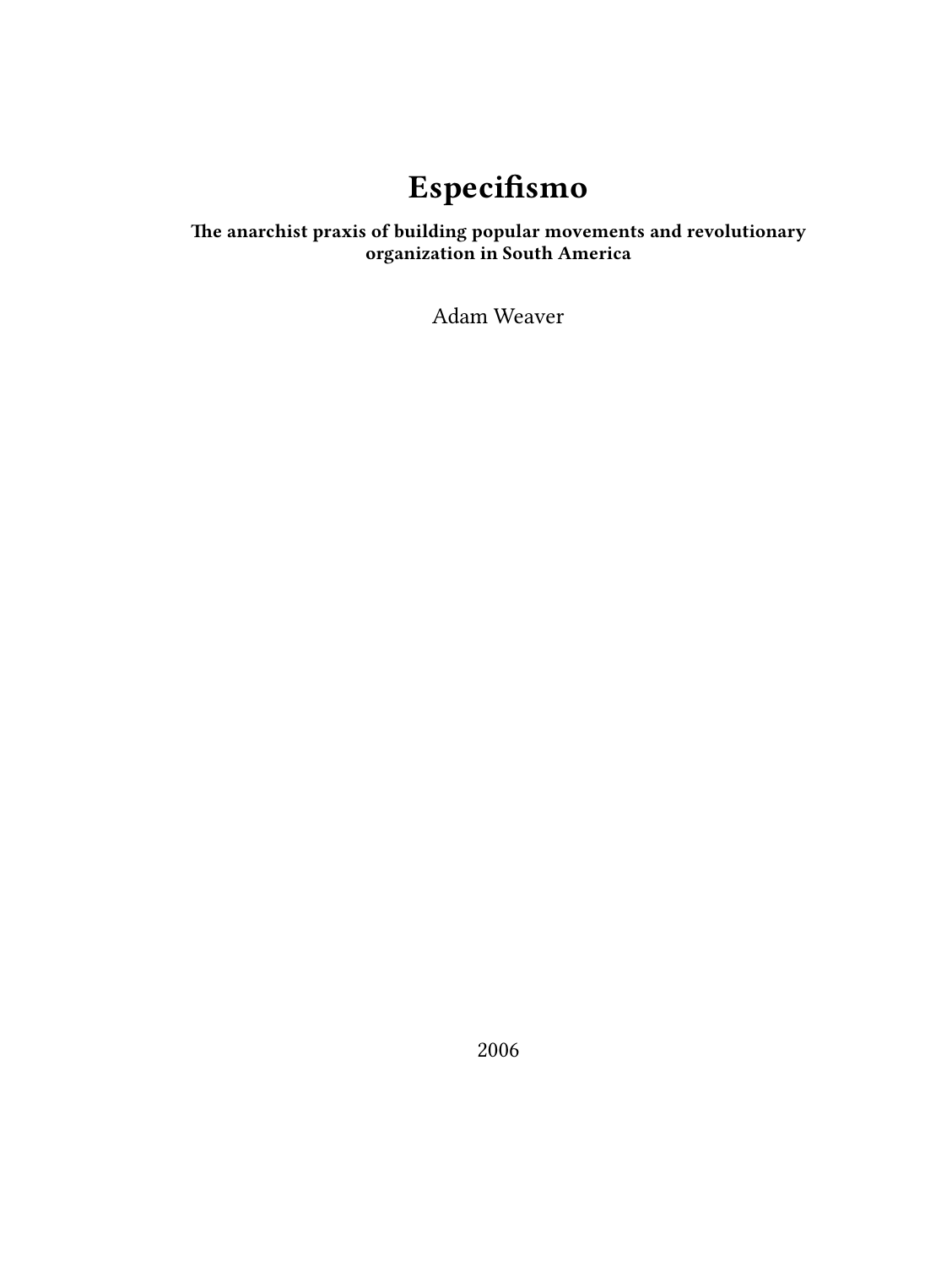# **Contents**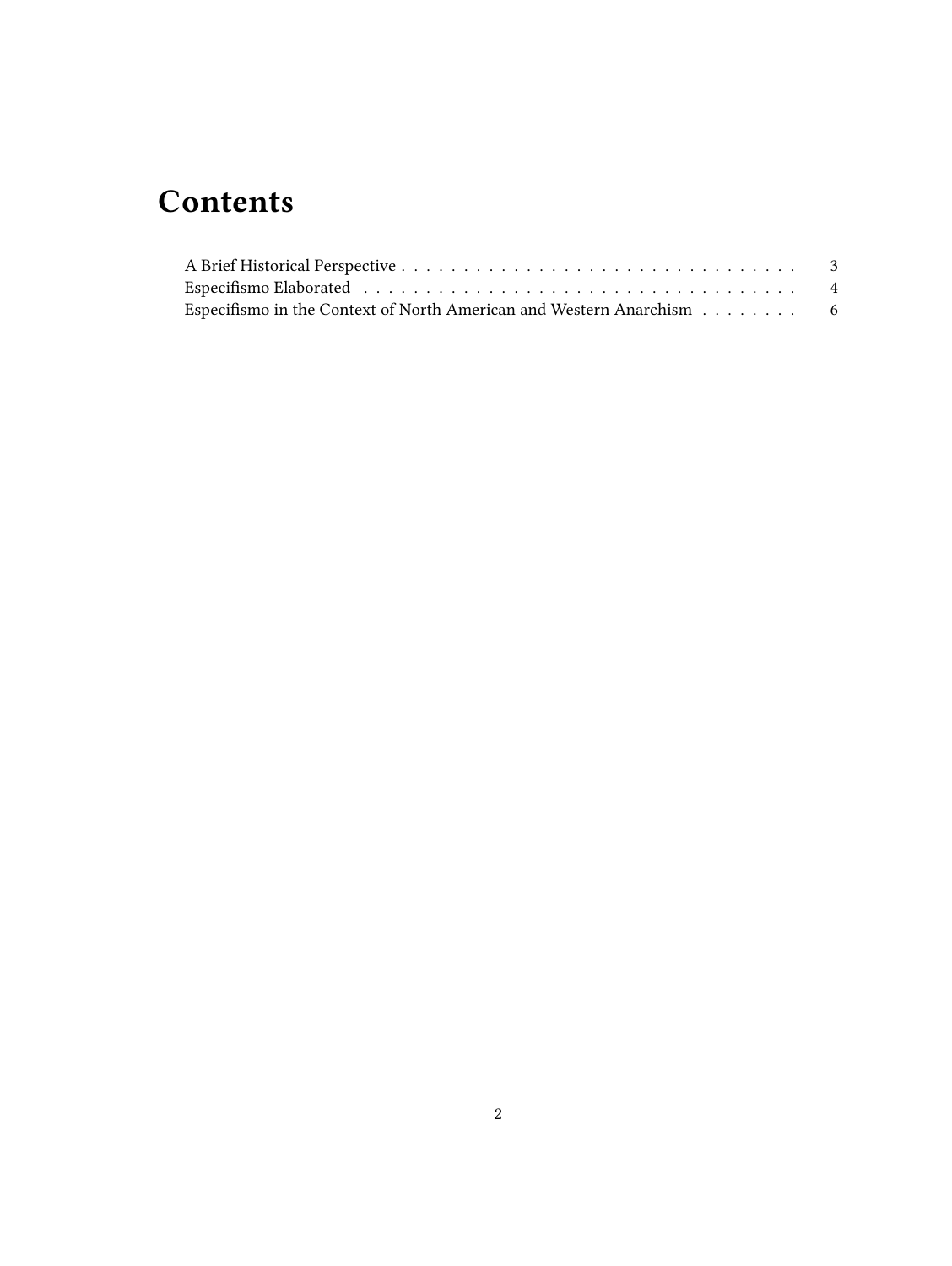Within the broad anarchist movement, we stand in the tradition advocating the need for an organized and disciplined anarchist political organization The "Alliance" in the First International was an early example of this model, but it was one of many such forces. In 1926, Nestor Makhno, Peter Arshinov and others restated this approach in the classic "Organizational Platform of the Libertarian Communists,"\* perhaps the most important text of twentieth century anarchism. In South America  $-$  a region with many similarities to southern Africa  $-$  this tradition has been developed as Especifismo, and it is for this reason that we carry this important piece.

Throughout the world, anarchist involvement within mass movements, as well as the development of specifically anarchist organizations, is on the upsurge. This trend is helping anarchism regain legitimacy as a dynamic political force within movements and in this light, Especifismo, a concept born out of nearly 50 years of anarchist experiences in South America, is gaining currency world-wide. Though many anarchists may be familiar with many of Especifismo's ideas, it should be defined as an original contribution to anarchist thought and practice.

The first organization to promote the concept of Especifismo — then more a practice than a developed ideology — was the Federación Anarquista Uruguaya (FAU), founded in 1956 by anarchist militants who embraced the idea of an organization which was specifically anarchist. Surviving the dictatorship in Uruguay, the FAU emerged in the mid-1980s to establish contact with and influence other South American anarchist revolutionaries. The FAU's work helped support the founding of the Federação Anarquista Gaúcha (FAG), the Federação Anarquista Cabocla (FACA), and the Federação Anarquista do Rio de Janeiro (FARJ) in their respective regions of Brazil, and the Argentinean organization Auca (Rebel).

While the key concepts of Especifismo will be expanded upon further in this article, it can be summarized in three succinct points:

- 1. The need for specifically anarchist organization built around a unity of ideas and praxis.
- 2. The use of the specifically anarchist organization to theorize and develop strategic political and organizing work.
- 3. Active involvement in and building of autonomous and popular social movements, which is described as the process of "social insertion."

#### <span id="page-2-0"></span>**A Brief Historical Perspective**

While only coming onto the stage of Latin American anarchism within the last few decades, the ideas inherent within Especifismo touch on a historic thread running within the anarchist movement internationally. The most well known would be the Platformist current, which began with the publishing of the "Organizational Platform of the Libertarian Communists."\* This document was written in 1926 by former peasant army leader Nestor Makhno, Ida Mett and other militants of the Dielo Trouda (Workers' Cause) group, based around the newspaper of the same name (Skirda, 192–213). Exiles of the Russian revolution, the Paris-based Dielo Trouda criticized the anarchist movement for its lack of organization, which prevented a concerted response to Bolshevik machinations towards turning the workers' soviets into instruments of one-party rule. The alternative they proposed was a "General Union of Anarchists" based on Anarchist-Communism, which would strive for "theoretical and tactical unity" and focus on class struggle and labor unions.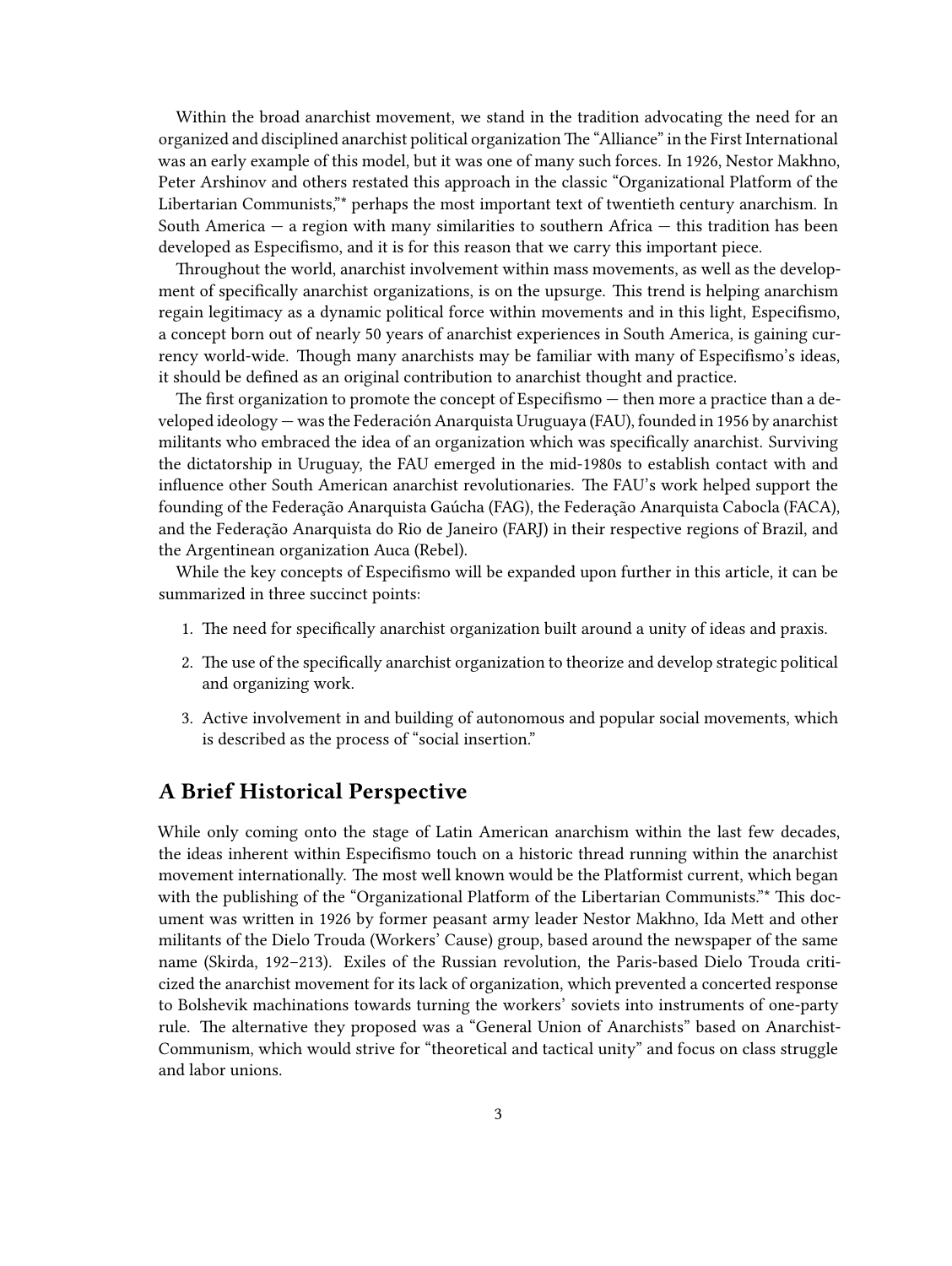Other similar occurrences of ideas include "Organizational Dualism," which is mentioned in historical documents of the 1920's Italian anarchist movement. Italian anarchists used this term to describe the involvement of anarchists both as members of an anarchist political organization and as militants in the labor movement (FdCA). In Spain, the Friends of Durruti group emerged to oppose the gradual reversal of the Spanish Revolution of 1936 (Guillamon). In "Towards a Fresh Revolution" they emulated some of the ideas of the Platform, critiquing the CNT-FAI's gradual reformism and collaboration with the Republican government, which they argued contributed to the defeat of the anti-fascist and revolutionary forces. Influential organizations in the Chinese anarchist movement of the 1910's, such as the Wuzhengfu-Gongchan Zhuyi Tongshi Che (Society of Anarchist-Communist Comrades), advocated similar ideas (Krebs). While these different currents all have specific characteristics that developed from the movements and countries in which they originated, they all share a common thread that crosses movements, eras, and continents.

#### <span id="page-3-0"></span>**Especifismo Elaborated**

The Especifists put forward three main thrusts to their politics, the first two being on the level of organization By raising the need for a specifically anarchist organization built around a unity of ideas and praxis, the Especifists inherently state their objection to the idea of a synthesis organization of revolutionaries or multiple currents of anarchists loosely united. They characterize this form of organization as creating an exacerbated search for the needed unity of anarchists to the point in which unity is preferred at any cost, in the fear of risking positions, ideas and proposals sometimes irreconcilable. The result of these types of union are libertarian collectives without much more in common than considering themselves anarchists. (En La Calle)

While these critiques have been elaborated by the South American Especifistas, North American anarchists have also offered their experiences of synthesis organization as lacking any cohesiveness due to multiple, contradictory political tendencies. Often the basic agreement of the group boils down to a vague, "least-common-denominator" politics, leaving little room for united action or developed political discussion among comrades.

Without a strategy that stems from common political agreement, revolutionary organizations are bound to be an affair of reactivism against the continual manifestations of oppression and injustice and a cycle of fruitless actions to be repeated over and over, with little analysis or understanding of their consequences (Featherstone et al). Further, the Especifists criticize these tendencies for being driven by spontaneity and individualism and for not leading to the serious, systematic work needed to build revolutionary movements. The Latin American revolutionaries put forward that organizations which lack a program which resists any discipline between militants, that refuses to 'define itself', or to 'fit itself', … [are a] direct descendant of bourgeois liberalism, [which] only reacts to strong stimulus, joins the struggle only in its heightened moments, denying to work continuously, especially in moments of relative rest between the struggles (En La Calle).

A particular stress of the Especifismo praxis is the role of anarchist organization, formed on the basis of shared politics, as a space for the development of common strategy and reflection on the group's organizing work. Sustained by collective responsibility to the organizations' plans and work, a trust within the members and groups is built that allows for a deep, high-level discussion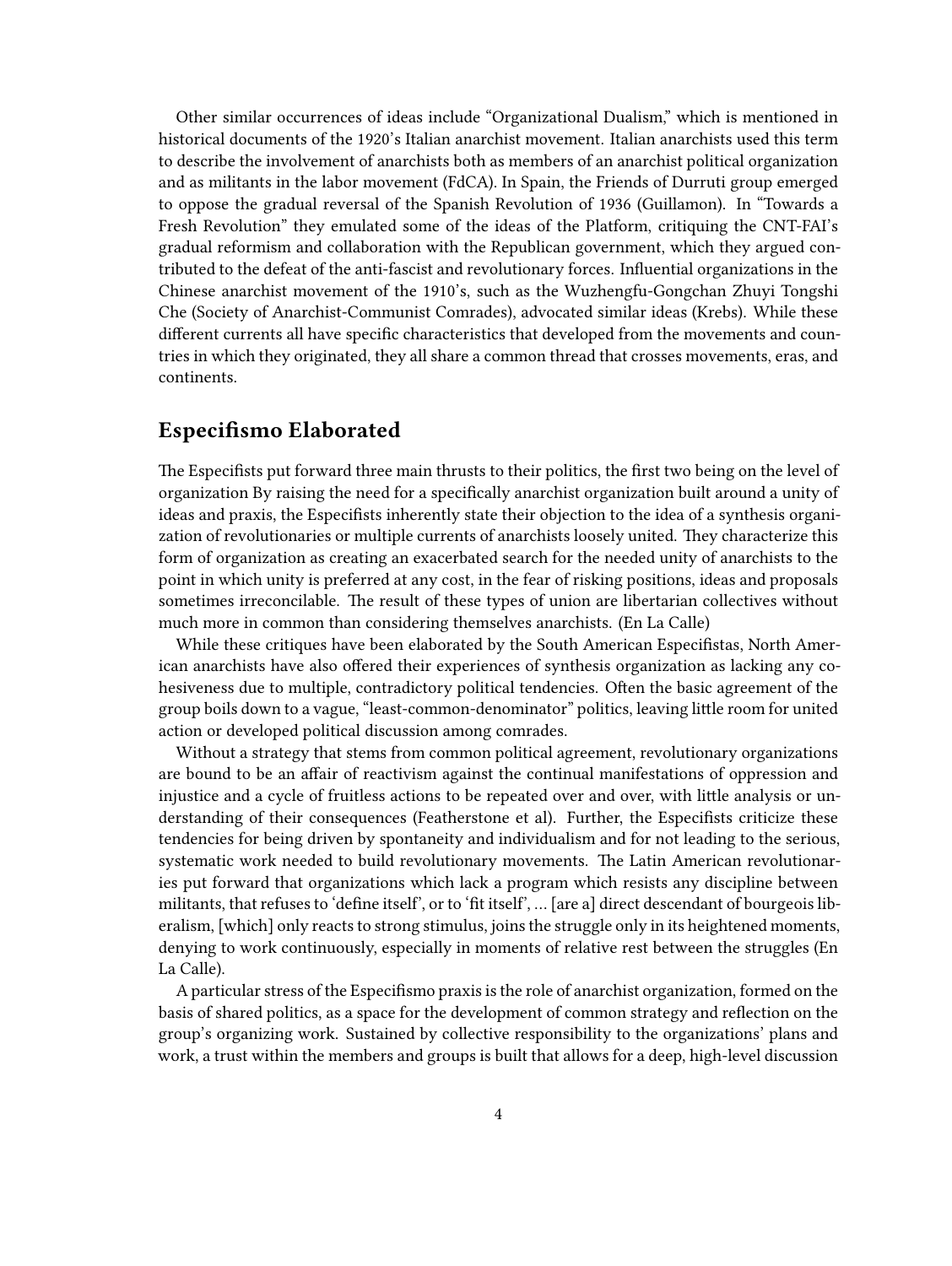of their action. This allows the organization to create collective analysis, develop immediate and long-term goals, and continually reflect on and change their work based on the lessons gained and circumstances.

From these practices and from the basis of their ideological principles, revolutionary organizations should seek to create a program that defines their short  $-$  and intermediate  $-$  term goals and will work towards their long-term objectives:

The program must come from a rigorous analysis of society and the correlation of the forces that are part of it. It must have as a foundation the experience of the struggle of the oppressed and their aspirations, and from those elements it must set the goals and the tasks to be followed by the revolutionary organization in order to succeed not only in the final objective but also in the immediate ones. (En La Calle)

The last point, but one that is key within the practice of Especifismo, is the idea of "social insertion."<sup>1</sup> It stems from the belief that the oppressed are the most revolutionary sector of society, and that the seed of the future revolutionary transformation of society lies already in these classes and social groupings. Social insertion means anarchist involvement in the daily fights of the oppressed and working classes. It does not mean acting within single-issue advocacy campaigns based around the involvement of expected traditional political activists, but rather within movements of people struggling to better their own condition, which come together not always out of exclusively materially based needs, but also socially and historically rooted needs of resisting the attacks of the state and capitalism. These would include rank-and-file-led workers' movements, immigrant communities' movements to demand legalized status, neighborhood organizations' resistance to the brutality and killings by police, working class students' fights against budget cuts, and poor and unemployed people's opposition to evictions and service cuts.

Through daily struggles, the oppressed become a conscious force. The class-in-itself, or rather classes in-themselves (defined beyond the class-reductionist vision of the urban industrial proletariat, to include all oppressed groups within society that have a material stake in a new society), are tempered, tested, and recreated through these daily struggles over immediate needs into classes-for-themselves. That is, they change from social classes and groups that exist objectively and by the fact of social relations, to social forces. Brought together by organic methods, and at many times by their own self organizational cohesion, they become self-conscious actors aware of their power, voice and their intrinsic nemeses: ruling elites who wield control over the power structures of the modern social order.

Examples of social insertion that the FAG cites are their work with neighborhood committees in urban villages and slums (called Popular Resistance Committees), building alliances with rank-and-file members of the rural landless workers' movement of the MST, and among trash and recyclables collectors. Due to high levels of temporary and contingent employment, underemployment, and unemployment in Brazil, a significant portion of the working class does not survive primarily through wage labor, but rather by subsistence work and the informal economy, such as casual construction work, street vending, or the collection of trash and recyclables. Through several years of work, the FAG has built a strong relationship with urban trash collectors, called catadores. Members of the FAG have supported them in forming their own national

<sup>&</sup>lt;sup>1</sup> While "social insertion" is a term coming directly out of the texts of Especifismo influenced organizations, comrades of mine have taken issue with it. So before there is a rush towards an uncritical embrace of anything, perhaps there could be a discussion of this term.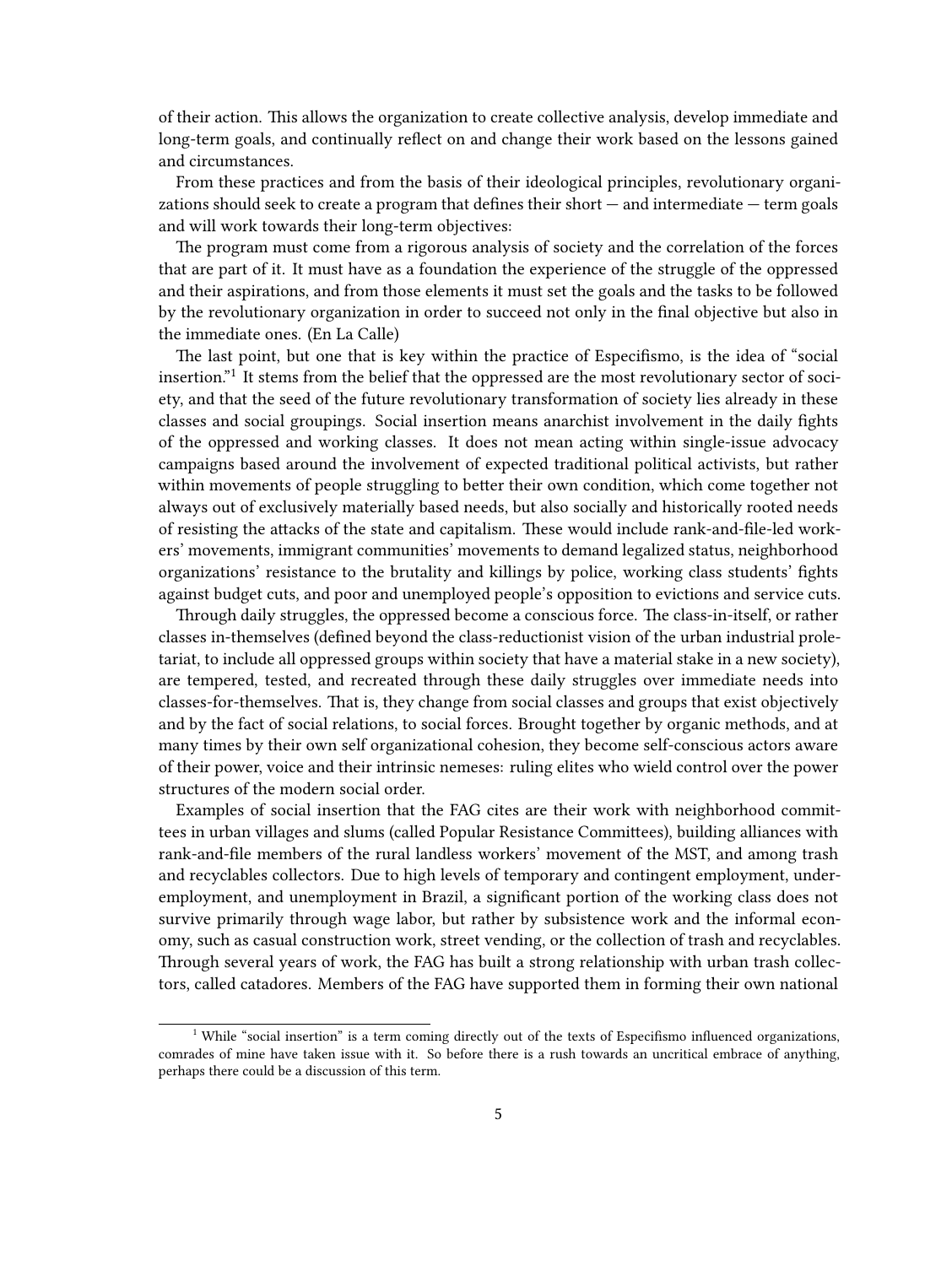organization which is working to mobilize trash collectors around their interests nationally and to raise money toward building a collectively operated recycling operation.<sup>2</sup>

Especifismo's conception of the relation of ideas to the popular movement is that they should not be imposed through a leadership, through "mass line", or by intellectuals. Anarchist militants should not attempt to move movements into proclaiming an "anarchist" position, but should instead work to preserve their anarchist thrust; that is, their natural tendency to be self-organized and to militantly fight for their own interests. This assumes the perspective that social movements will reach their own logic of creating revolution, not when they as a whole necessarily reach the point of being self-identified "anarchists," but when as a whole (or at least an overwhelming majority) they reach the consciousness of their own power and exercise this power in their daily lives, in a way consciously adopting the ideas of anarchism. An additional role of the anarchist militant within the social movements, according to the Especifists, is to address the multiple political currents that will exist within movements and to actively combat the opportunistic elements of vanguardism and electoral politics.

### <span id="page-5-0"></span>**Especifismo in the Context of North American and Western Anarchism**

Within the current strands of organized and revolutionary North American and Western Anarchism, numerous indicators point to the inspiration and influence of the Platform as having the greatest impact in the recent blossoming of class struggle anarchist organizations worldwide. Many see the Platform as a historical document that speaks to the previous century's organizational failures of anarchism within global revolutionary movements, and are moved to define themselves as acting within the "platformist tradition". Given this, the currents of Especifismo and Platformism are deserving of comparison and contrast.

The authors of the Platform were veteran partisans of the Russian Revolution. They helped lead a peasant guerrilla war against Western European armies and later the Bolsheviks in the Ukraine, whose people had a history independent of the Russian Empire. So the writers of the Platform certainly spoke from a wealth of experience and to the historical context of one of their era's pivotal struggles. But the document made little headway in its proposal of uniting class struggle anarchists, and is markedly silent in analysis or understanding on numerous key questions that faced revolutionaries at that time, such as the oppression of women, and colonialism.

While most Anarchist-Communist oriented organizations claim influence by the Platform today, in retrospect it can be looked at as a poignant statement that rose from the morass that befell much of anarchism following the Russian Revolution. As a historical project, the Platform's proposal and basic ideas were largely rejected by individualistic tendencies in the Anarchist movement, were misunderstood because of language barriers as some claim (Skirda, 186), or never reached supportive elements or organizations that would have united around the document. In 1927, the Dielo Trouda group did host a small international conference of supporters in France, but it was quickly disrupted by the authorities.

In comparison, the praxis of Especifismo is a living, developed practice, and arguably a much more relevant and contemporary theory, emerging as it does out of 50 years of anarchist organiz-

 $^2$  Eduardo, then Secretary of External Relations for Brazilian FAG. "Saudacoes Libertarias dos E.U.A." Email to Pedro Ribeiro. 25 Jun 2004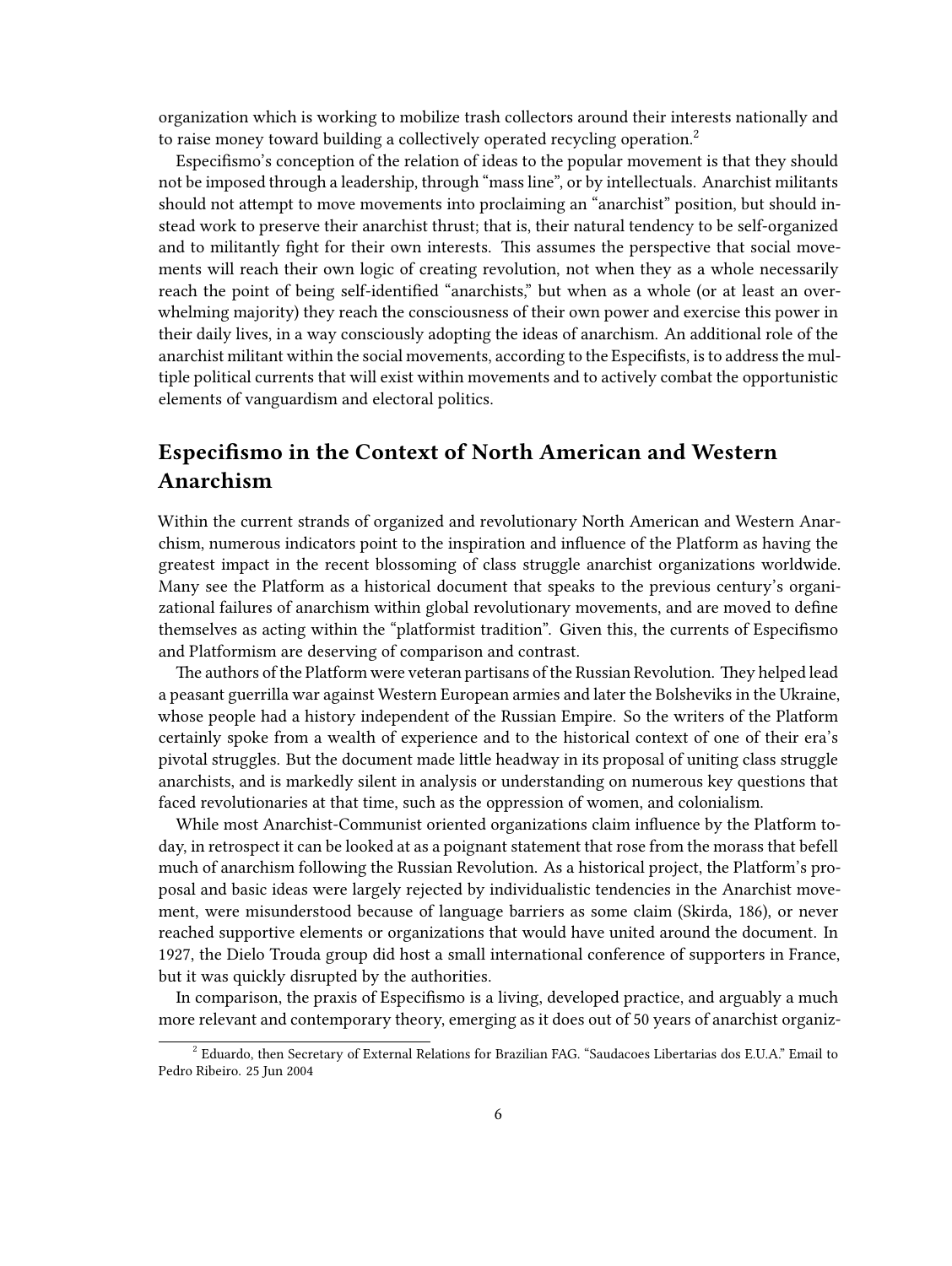ing Arising from the southern cone of Latin America, but its influence spreading throughout, the ideas of Especifismo do not spring from any call-out or single document, but have come organically out of the movements of the global south that are leading the fight against international capitalism and setting examples for movements worldwide. On organization, the Especifists call for a far deeper basis of anarchist organization than the Platform's "theoretical and tactical unity," but a strategic program based on analysis that guides the actions of revolutionaries. They provide us living examples of revolutionary organization based on the needs for common analysis, shared theory, and firm roots within the social movements.

I believe there is much to take inspiration from within the tradition of Especifismo, not only on a global scale, but particularly for North American class-struggle anarchists and for multi-racial revolutionaries within the US. Whereas the Platform can be easily read as seeing anarchists' role as narrowly and most centrally within labor unions, Especifismo gives us a living example that we can look towards and which speaks more meaningfully to our work in building a revolutionary movement today. Taking this all into consideration, I also hope that this article can help us more concretely reflect on how we as a movement define and shape our traditions and influences.